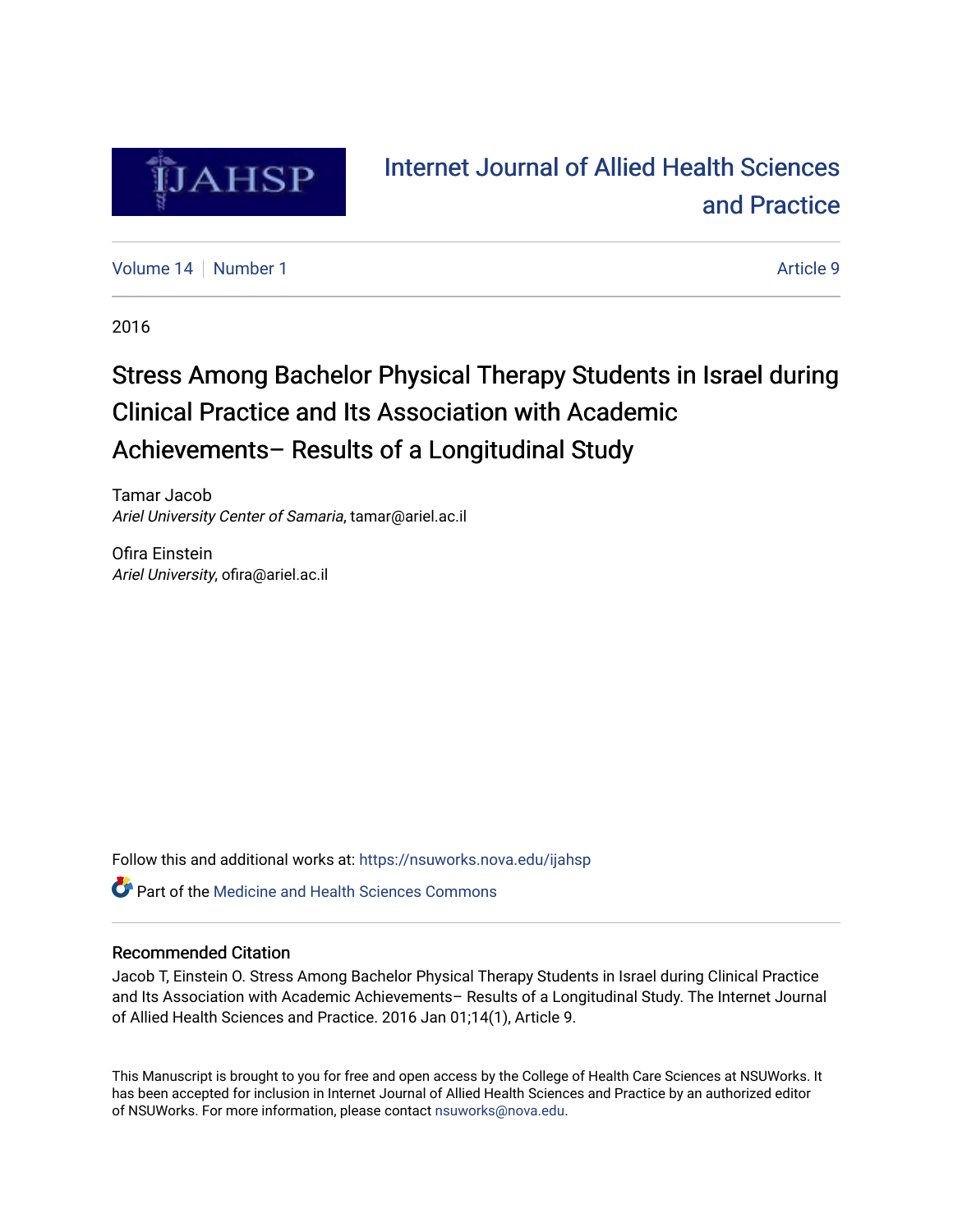## **Abstract**

Purposes: This study aimed 1) to evaluate perceived stress of a cohort of bachelor physical therapy (PT) students from Ariel University in Israel across three clinical practice periods; 2) to evaluate the relationship between perceived stress and academic achievements; 3) to evaluate the relationship between students' perceived stress and clinical practice periods' order and content; and 4) to identify clinical and sociodemographic variables related to perceived stress. Methods: A longitudinal study was conducted among a cohort of undergraduate PT students during their first, second, and third clinical practice assignments. Data were collected using an online questionnaire. The Perceived Stress Scale 10 (PSS) and the Scale for Assessing Academic Stress (SAAS) were used to evaluate perceived stress. A ten-degree Visual Analogue Scale (VAS) was used to evaluate perceived difficulty. Students' grade point averages from the first three years of study were considered academic achievements. An ANOVA was used to evaluate the relationship between perceived stress and academic achievements, and between clinical practice order and area and the socio-demographic characteristics. Results: A total of 39 undergraduate physical therapy students participated in the study. The degrees of PSS and SAAS were higher than those reported previously in undergraduate PT students. Perceived stress was not related to academic achievement, clinical practice order or area, or to socio-demographic characteristics. Conclusions: Participation in clinical practice in general might be a stressful situation, but no specific clinical or socio-demographic factors that might be a source of higher levels of perceived stress were identified. As undergraduate students are away from the campus during clinical practice periods, it is suggested that clinical instructors, who are in daily contact with the students, should receive guidance regarding the ways to identify individuals who present signs of increased stress and the types of strategies that can help students cope with stress in real time.

## Author Bio(s)

Tamar Jacob, PT, MPH, PhD, is the head of the Masters' program at the Physical Therapy Department in Ariel University, Israel. She is a senior lecturer and a registered physical therapist. She has been engaged in education of physical therapy students for over thirty years.

Ofira Einstein, BPT, PhD, is the head of the Physical Therapy Department in Ariel University, Israel. She is a senior lecturer and a registered physical therapist. Her PhD degree is in Neurobiology. Her current scientific work focuses on physical exercise and brain inflammatory diseases.

## Acknowledgements

The authors would like to thank the students Bosmat Gutman, Michal Linkovsky, Ortal Moyal and Ina Gofman for their contribution in data collection.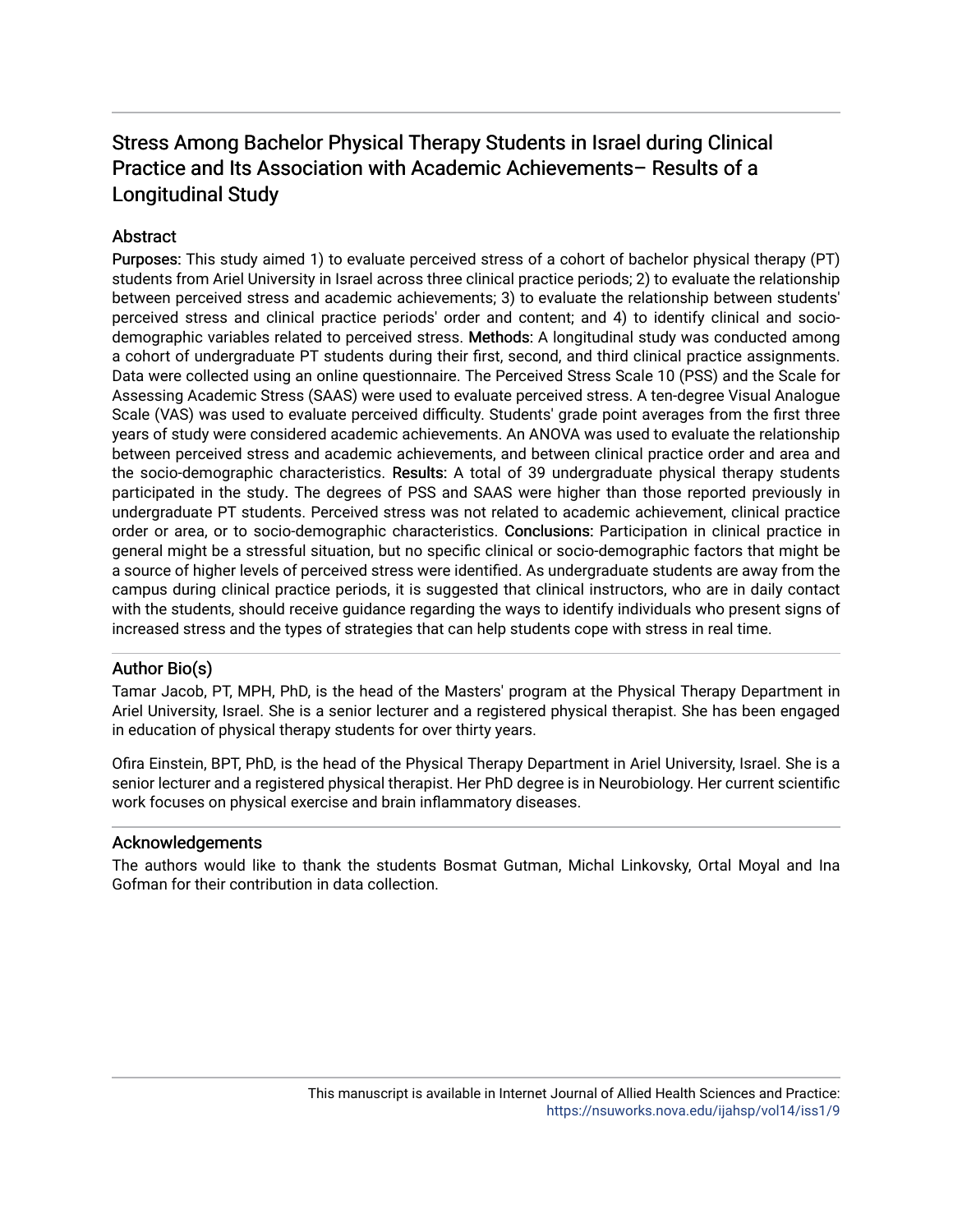

The Internet Journal of Allied Health Sciences and Practice *Dedicated to allied health professional practice and education* **Vol. 14 No. 1 ISSN 1540-580X**

# Stress Among Bachelor Physical Therapy Students in Israel during Clinical Practice and Its Association with Academic Achievements– Results of a Longitudinal Study

Tamar Jacob, PT, MPH, PhD Ofira Einstein, BPT, PhD

Ariel University

Israel

#### **ABSTRACT**

**Purposes:** This study aimed 1) to evaluate perceived stress of a cohort of bachelor physical therapy (PT) students from Ariel University in Israel across three clinical practice periods; 2) to evaluate the relationship between perceived stress and academic achievements; 3) to evaluate the relationship between students' perceived stress and clinical practice periods' order and content; and 4) to identify clinical and socio-demographic variables related to perceived stress. **Methods:** A longitudinal study was conducted among a cohort of undergraduate PT students during their first, second, and third clinical practice assignments. Data were collected using an online questionnaire. The Perceived Stress Scale 10 (PSS) and the Scale for Assessing Academic Stress (SAAS) were used to evaluate perceived stress. A ten-degree Visual Analogue Scale (VAS) was used to evaluate perceived difficulty. Students' grade point averages from the first three years of study were considered academic achievements. An ANOVA was used to evaluate the relationship between perceived stress and academic achievements, and between clinical practice order and area and the socio-demographic characteristics. **Results:** A total of 39 undergraduate physical therapy students participated in the study**.** The degrees of PSS and SAAS were higher than those reported previously in undergraduate PT students. Perceived stress was not related to academic achievement, clinical practice order or area, or to socio-demographic characteristics. **Conclusions:** Participation in clinical practice in general might be a stressful situation, but no specific clinical or socio-demographic factors that might be a source of higher levels of perceived stress were identified. As undergraduate students are away from the campus during clinical practice periods, it is suggested that clinical instructors, who are in daily contact with the students, should receive guidance regarding the ways to identify individuals who present signs of increased stress and the types of strategies that can help students cope with stress in real time.

#### **INTRODUCTION**

Health care students and physical therapy (PT) students in particular are liable to experience high levels of perceived stress.<sup>14</sup> Reasons for this stress may be related to the expansion of these professions in recent years and the rate and amount of the new knowledge professionals need to absorb.<sup>5</sup> In addition, health care studies include the acquisition of clinical skills that demand a significant amount of education practice hours. Furthermore, education programs must ensure that students acquire not only knowledge and skills, but also graduate-level capabilities, such as clinical problem solving, effective interpersonal interactions, and skills for lifelong learning. All of these require many hours of theoretical and practical study, and consequently, may lead students to feel they are functioning under a great deal of pressure.<sup>5</sup>

The impact of stress on learning is particularly significant in the context of professional education because it has the potential to disturb human functioning, including the capacity to absorb information. High levels of psychological distress among health care students may contribute not only to impaired academic performance, but also to attrition, cynicism, and lack of empathy when working with patients.<sup>6,7</sup>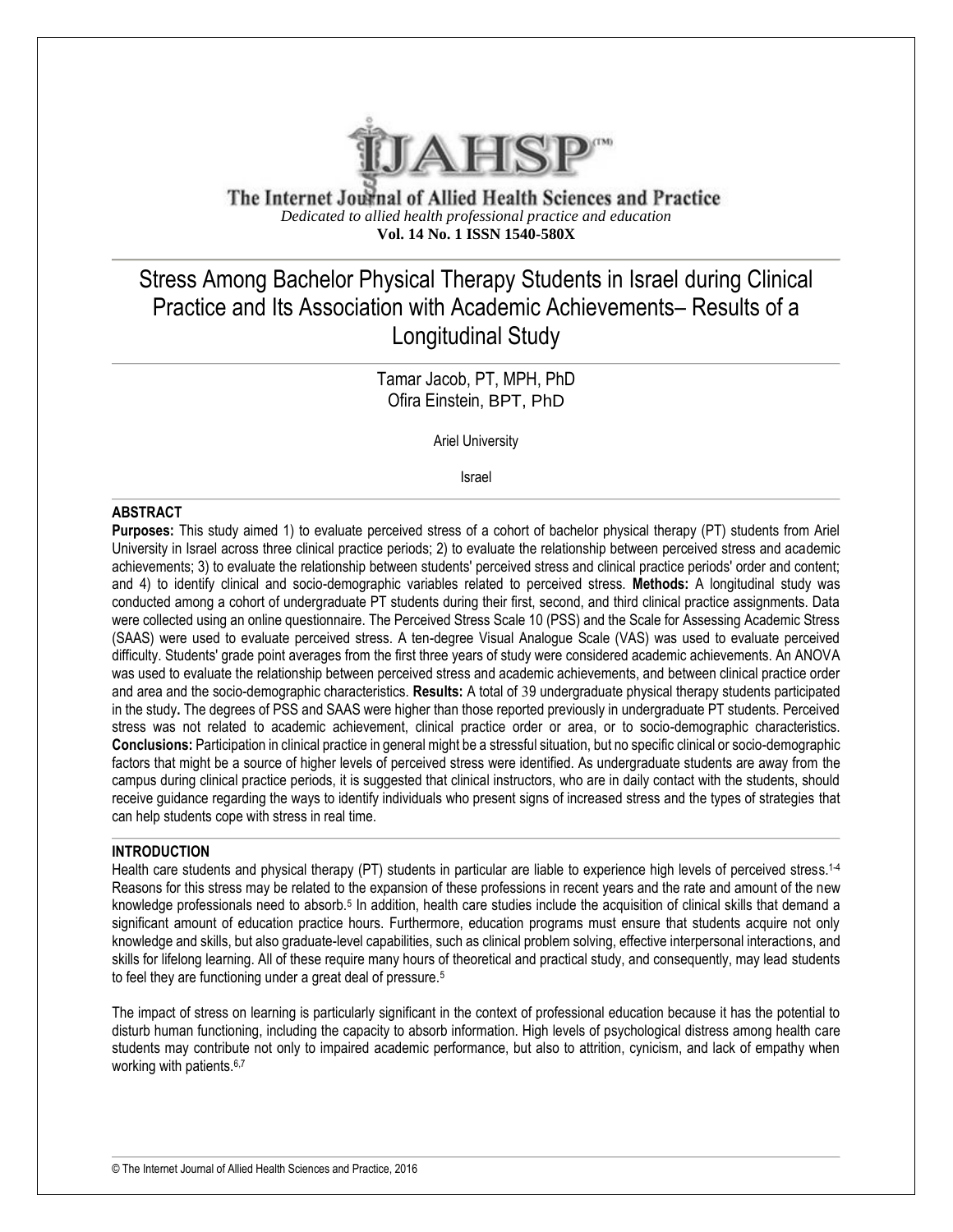Research regarding perceived stress among PT students is mainly focused on preclinical studies and their findings are inconclusive. For example, the study by Walsh et al on stress and psychological morbidity pointed to the emotional vulnerability of a significant proportion of PT students. In that study, about one quarter of all students scored above the General Health Questionnaire threshold, indicating psychological morbidity levels higher than those reported in the general population.<sup>4</sup> A longitudinal study of students enrolled in a three-year nursing program found that their levels of distress were higher than those of either PT or occupational therapy students.<sup>3</sup> The most important predictor of psychological distress in that study was the "level of psychological distress at the beginning of the study." However, two other studies conducted among PT students from UK, Australia, Sweden, and Israel found that the main sources of stress were related to high academic demands.<sup>1,8</sup> In one of these studies, Israeli PT students experienced lower levels of stress than their peers in either Australia or Sweden.<sup>8</sup>

Physical therapy educational programs include clinical practice that usually lasts about one quarter of the program. During this period, students are required to integrate knowledge from various areas (e.g., basic sciences, practical skills, sociology, and psychology) into clinical settings under the close supervision of a clinical instructor. Several studies have discussed the behaviors that are required for PT students to succeed in clinical practice.9-11 May et al identified 10 abilities that are not part of the profession's core of knowledge or technical skills: critical thinking, communication, problem solving, interpersonal skills, responsibility, professionalism, use of constructive feedback, effective use of time and resources, stress management, and commitment to learning.<sup>9</sup> Stress management was defined as "the ability to identify sources of stress and to develop and implement effective coping behaviors." A few years later, Hayes et al sorted the abilities that PT students need to apply in a clinical setting into cognitive and non-cognitive categories.<sup>10</sup> Knowledge and psychomotor skills were attributed to the cognitive category, while professional behavior and communication were attributed to the non-cognitive category. Hayes et al concluded that clinical instructors need to identify unacceptable behaviors and discuss them with the students. Based on these studies, Jette and Portney tested the construct validity of a model for professional behavior among PT students.<sup>11</sup> They identified seven factors which corresponded fairly well to the 10 abilities described above.

Although clinical practice periods might be a stressful time for many students, neither of the latest studies addressed stress management directly.9,10 Moreover, the issue of perceived stress during clinical practice has scarcely been evaluated in the professional literature. One early study suggested an approach that addresses the issue of stress at the interface between preclinical and clinical PT education.<sup>12</sup> Cupit assumed that much of the stress experienced by students relates to the new behavioral responses required of them during the clinical component of the training. It was suggested that negotiating an acceptable contract related to student and tutor might be helpful and applicable in the clinical environment. Furthermore, in a study conducted among Japanese PT students, the authors found that stressful interpersonal events experienced during the clinical practice still influenced the level of students' stress responses even after the practical training was completed. <sup>13</sup>

In a recent study, Jette et al discussed ideas for improving the quality of PT clinical education.<sup>14</sup> Their recommendations relate to issues of structure, process, and outcomes of clinical practice, but not to the psychological impact of this period. Given that perceived stress during clinical practice might be high and might interfere with students' functioning, this issue requires further attention.<sup>17</sup> It is particularly important to target specific stress management strategies in light of relatively recent evidence of the effectiveness of such strategies among students in a PT doctoral program and among students in general.<sup>16,17</sup>

#### **Evaluating Perceived Stress among Students**

Previous studies have described different approaches to evaluate perceived stress, measured globally, or as event-specific perceived stress. Examples of tools that measure global stress are the Perceived Stress Scale (PSS) and the Beck Depression Inventory, which measure the degree to which participants appraise their individual situation as stressful.18,19 An example of a tool that measures event-specific stress is the Scale for Assessing Academic Stress (SAAS), which measures perceived stress specifically in relation to one's academic environment.<sup>20</sup> Measurements from both categories can be complementary, and therefore, it is reasonable to use one of each category to evaluate students' stress.

The four-year health sciences program in Israel in which participants of the current study were enrolled offers a bachelor's degree in PT. One quarter of the program (960 hours) is dedicated to clinical practice, which consists of three compulsory modules (based on the clinical environment: a general hospital, an ambulatory clinic, and a rehabilitation center) and one elective module. The first clinical practice module takes place during the second semester of the third year, and the remaining three modules are completed during the fourth and final year of the program. Each compulsory module lasts eight weeks (full-time, i.e., 280 hours). Clinical practice assignments are located outside the campus, at various sites throughout the country, and an effort is made to place students at a reasonable distance from their homes (<1 hour drive). To facilitate student's integration and coping, several efforts are made prior and during clinical practice. Before the start of clinical practice, students take a course in which they receive information about the nature and content of this period, about their duties, and about the nature of the interactions that will take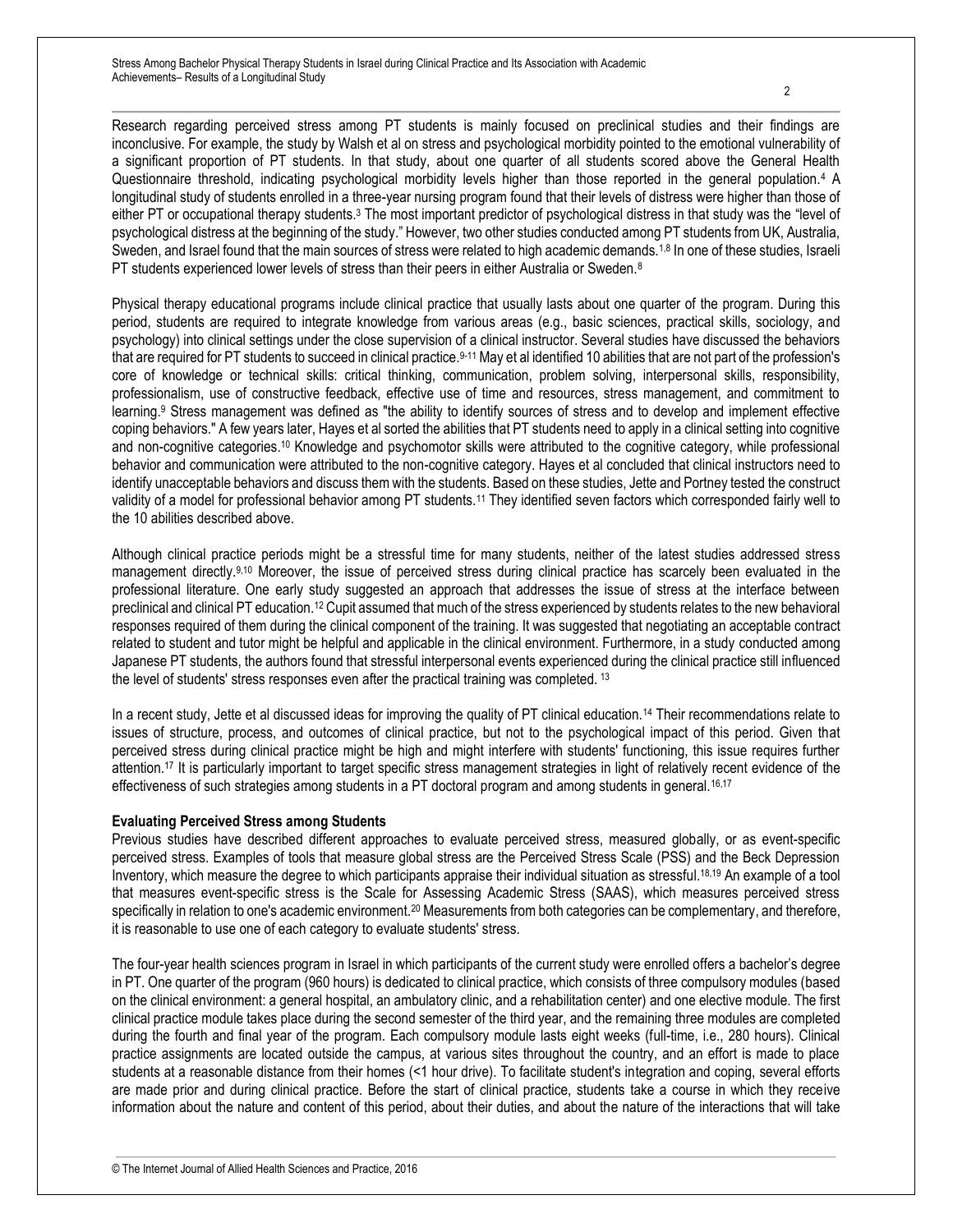place between them, the clinical instructors, and the rest of the clinical staff. During the clinical practice, a faculty member is assigned to oversee students' performance during the module and is responsible for maintaining contact with students. This faculty is familiar with the students, the clinical placements, and the instructors. When determining students' clinical practice placements, this faculty usually takes into consideration factors related to students' and instructors' personalities in an attempt to make the best possible match.

In addition, each student is visited at the clinical placement by one of the faculty members. Students are encouraged to share their experiences, feelings, and difficulties with their clinical instructors or with the faculty member during the visit or by phone. The university provides some educational and psychological support to all attending students. However, there is no screening system to identify students in extreme stress. Thus, requests for support are usually based on students' self-referral.

Clinical instructors evaluate students' progress using two of the three available evaluation tools: the clinical evaluation form, a final practical examination, and/or a case report. Based on the assumption that students experience higher levels of perceived stress during their first clinical practice module, it was decided that the practical examination would not be used to evaluate students completing their first clinical practice so as to avoid the risk of increased stress.

Clinical instructors and faculty are aware of individual students' complaints of high levels of stress during the clinical practice modules. For ethical reasons, the PT department policy is not to provide information to clinical instructors about students' pre-clinic academic achievements or personal problems. Students are advised to provide such information on their own, as they see fit. However, there is evidence that high achievers who have higher scholastic capacity are calmer, more emotionally stable, and face reality more readily than do low achievers.<sup>17</sup> Therefore, it might be assumed that low achievers are more likely to perceive higher levels of stress than high achievers. It is questionable whether divulging information to clinical instructors regarding students' achievement levels prior to the clinical practice would serve to increase instructors' awareness of potentially vulnerable students.

In light of the above, this study aimed to provide an in-depth examination of perceived stress among a cohort of PT students enrolled in three compulsory, clinical practice modules. The information garnered from the current study was expected to indicate factors that might help predict PT students' predisposition to high levels of perceived stress before the students' clinical practice assignments and placements are determined. The following assumptions were made: 1) Students experience higher levels of stress during the first clinical practice module and at ambulatory clinics. 2) Students with lower academic achievements might perceive higher levels of stress compared to their peers with higher academic achievements. 3) Students with families, students employed in a job unrelated to PT studies, and those less satisfied with their clinical practice placement might perceive higher levels of stress.

Thus, the aims of this study were as follows: 1) to evaluate perceived stress of a cohort of PT students undergoing training in three different clinical practice modules; 2) to evaluate the relationship between perceived stress and academic achievements; 3) to evaluate the relationship between perceived stress and clinical practice characteristics; and 4) to evaluate the relationships between perceived stress and socio-demographic characteristics.

#### **METHODS**

#### **Population**

A longitudinal survey was administered among a cohort of undergraduate bachelor PT students, enrolled in three compulsory clinical practice modules during the academic year of 2012-2013 at Ariel University in Israel. The class included 51 students, 37 (72.5%) women and 14 (27.5%) men, with an average age of 25.9 years (SD  $\pm$  2.7). It was assumed that this cohort could represent a typical class of bachelor PT students at this university.

#### **Data Collection**

Data, collected via an electronic questionnaire, included measures of perceived stress and perceived difficulty of the clinical experience (perceived difficulty), socio-demographic details, and variables related to the clinical practice.

**Measurements of perceived stress and difficulty**: The PSS and the SAAS were used to evaluate perceived stress.18,20 The PSS is used to measure the degree to which situations in one's life are appraised as stressful.<sup>21</sup> It comprises ten categorical items that relate to frequency of stress in different situations. Responses on the PSS items indicated the frequency with which the students experienced certain feelings and thoughts during the last month. For example, item 1 asks: "In the last month, how often have you been upset because of something that happened unexpectedly?" The total numeric score on this questionnaire can range between 0 and 40. Evidence for the superiority of the PSS over several other scales used for measuring psychological symptoms has been described previously.<sup>22</sup> The items included in the PSS are quite general in nature and hence relatively free of specific content.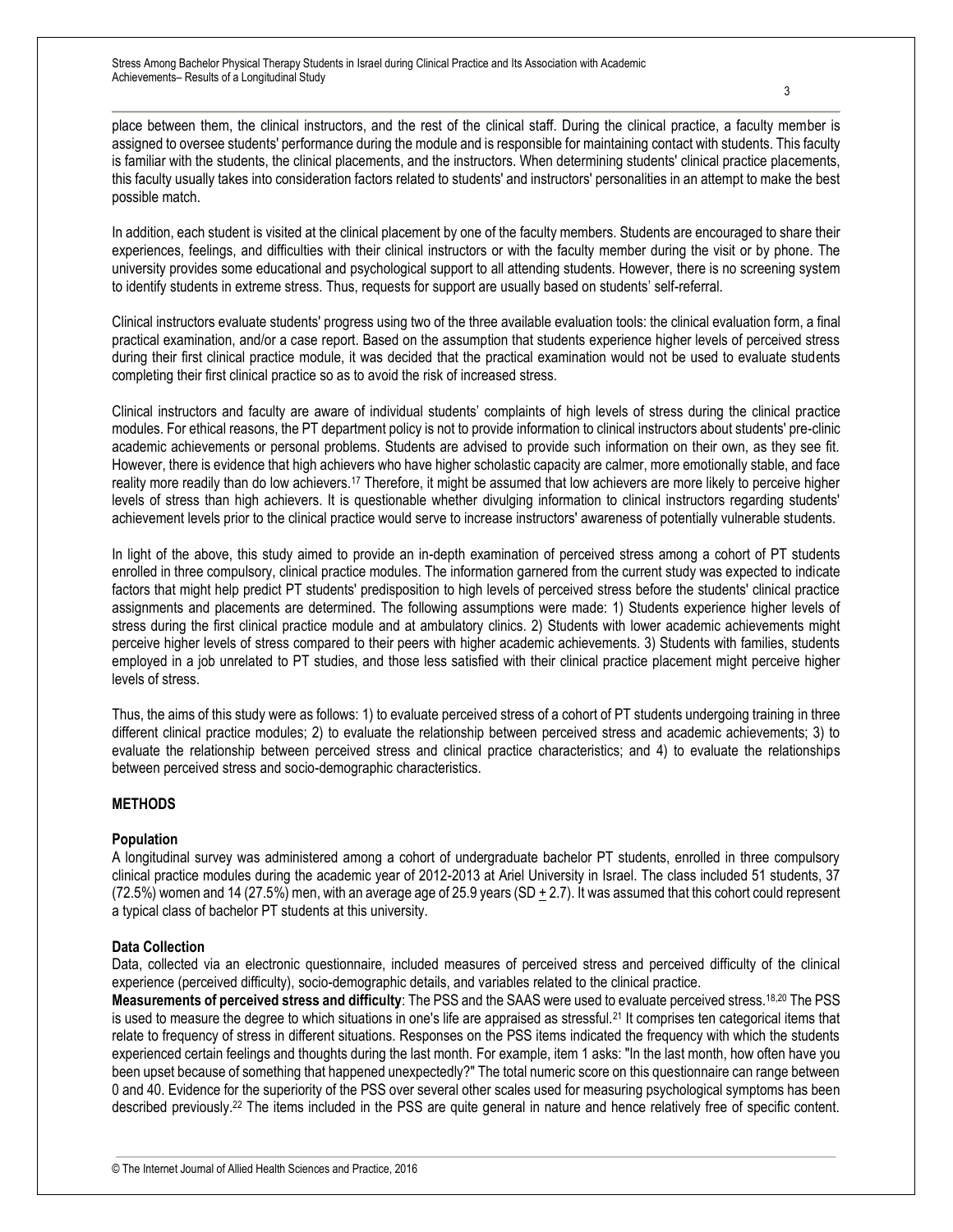The SAAS is a measure of perceived stress specifically related to academic stress.<sup>12</sup> It comprises 30 "yes/no" items grouped into five functional sections: cognitive, emotional, physical, social, and motivational functioning. Participants were asked to review a list of 30 functions and to mark each function that was relevant to them in the past month, among them, "difficulty concentrating, headaches, difficulty solving problems, hesitate to ask questions." The SAAS, evaluated using a population sample of high school and college students, was found to have high test-retest reliability (.88 over a period of one month), adequate internal consistency (ranging between .30 and .81 Cronbach's alpha), and adequate validity (the correlation coefficient of SAAS with Academic Anxiety for Children and with Beck Depression Inventory were found to be .54 and .43, respectively). The total SAAS scores between 0 to 30 had the ability to yield normally distributed data on academic stress. Norms for 50 boys and girls (attending grade 12) were 5.63  $\pm$  2.01 and 4.85  $\pm$  1.96, respectively.<sup>21</sup>

A high score on both scales points to a high degree of PS. However, there is no categorization of high, moderate, or low degrees of perceived stress or SAAS. Therefore, students who presented perceived stress scores higher than the mean by 1 SD were considered more stressed than their peers. Both questionnaires were translated into Hebrew using a translation-retranslation procedure. Participants were also asked about their global sense of "perceived difficulty of the clinical experience" (perceived difficulty) using a 10 degree Likert-type scale (1= not difficult at all; 10= very difficult).

**Measurements of Academic achievements**: Academic achievements were defined by the grade point average (GPA) of the first two years and of the first semester of the third year of the program. The latter is the semester immediately before the first clinical practice module, during which two of the main clinical integrative courses are taught.

**Clinical experience variables:** Variables related to the clinical experience included order of clinical practice assignment, clinical field, satisfaction with clinical guidance, the degree of interest raised during that period, and faculty availability. Satisfaction variables were evaluated on a 4-point Likert-type scale, ranging from 1 (very low) to 4 (to a great extent).

**Socio-demographic variables**: The socio-demographic variables included in the study were age, gender, family status, paid employment, and duration of the commute to the location of the clinical practice facility.<sup>1,21,23</sup>

#### **Procedures**

Online questionnaires were administered to all students at the midterm of the first, second, and third clinical practice modules. The first period took place during the second semester of the third year of the PT program and the last two during the fourth year. This particular standardized timing of data collection was chosen to avoid the direct influence of end-of semester examinations. The students were informed about the volunteer nature of the study and that they were free to decline to participate. All participants signed a form to indicate their informed consent before completing the questionnaire. The study was approved by the ethics committee of Ariel University.

#### **Data Analysis**

As there is no information about the sensitivity of the PSS and the SAAS, the measurements provide information relative to the cohort and to data from previous studies. Analysis of variance was used to evaluate differences between groups for continuous variables (e.g., PSS, SAAS), while Chi square test was used for categorical variables. Means and 95% confidence intervals were evaluated in order to estimate differences.

Pearson correlation was used to evaluate correlations between PSS, SAAS, perceived difficulty, and academic achievements. For all the analyses, *P* values ≤ .05 were considered statistically significant. Data were analyzed using SPSS software.

#### **RESULTS**

A total of 39 students completed the questionnaire during the first clinical practice module. Among those who did not, 7 were not referred to clinical practice (4 failed a prerequisite course, 2 were on maternity leave, and 1 quit the program) and 5 others did not respond. Thirty one participants completed the questionnaires during the second and the third clinical practice modules. Three of the students took a leave of absence due to personal reasons, 1 quit the clinical practice in the first week, and 4 did not respond. Thus, the participant response rate was nearly 80%, and the group of consistent responders was similar in terms of age and gender distribution. The majority of the students were referred to either general hospitals, ambulatory clinics, or rehabilitation centers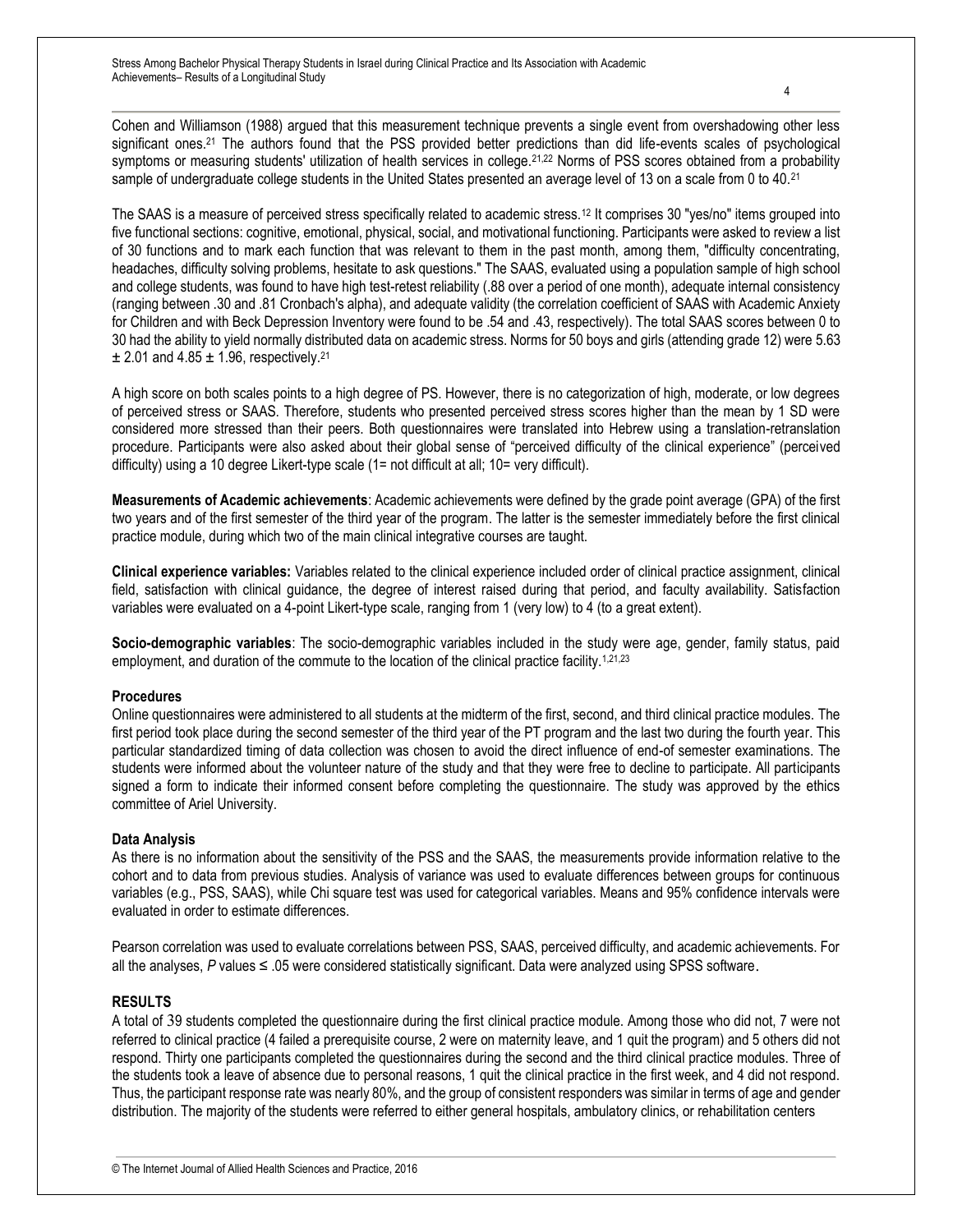| Table 1: Characteristics of Participants' from Three Clinical Practice Modules* |                                                                |                       |                                            |                                  |                                           |  |  |
|---------------------------------------------------------------------------------|----------------------------------------------------------------|-----------------------|--------------------------------------------|----------------------------------|-------------------------------------------|--|--|
|                                                                                 |                                                                |                       | <b>Clinical Practice Module</b>            |                                  |                                           |  |  |
| <b>Characteristic</b>                                                           | <b>Subgroups</b>                                               | <b>Total Class</b>    | 1st                                        | 2nd                              | 3rd                                       |  |  |
| N                                                                               |                                                                | $\overline{51}$       | 39                                         | 31                               | $\overline{31}$                           |  |  |
| Response Rate (%)                                                               |                                                                | 100%                  | 76.5                                       | 79.5                             | 79.5                                      |  |  |
| Years of Age<br>Mean 95% CI                                                     |                                                                | 25.9<br>25.2-26.6     | 26.7<br>25.8-27.5                          | 27.7<br>26.8-28.5                | 27.68<br>26.8-28.5                        |  |  |
| Gender                                                                          | M<br>F                                                         | 14 (27.5)<br>37(72.5) | 9(23.1)<br>30 (76.9)                       | 9(29.0)<br>22 (71.0)             | 9(29.0)<br>22(71.0)                       |  |  |
| Family status                                                                   | Single<br>Married<br>Married + children                        |                       | 23 (59.0)<br>9(23.1)<br>7(17.9)            | 15(48.4)<br>9(29.0)<br>6(19.4)   | 15 (48.4)<br>8(25.8)<br>7(22.4)           |  |  |
| Changed place of residence due to clinical<br>practice site                     |                                                                |                       | 12(30.8)                                   | 5(19.4)                          | 8(25.8)                                   |  |  |
| Driving time to clinical<br>placement                                           | < 1 hour<br>$\geq 1$ hour                                      |                       | 21(56.8)<br>16 (43.2)                      | 21(70.0)<br>9(30.0)              | 18 (58.1)<br>13 (41.9)                    |  |  |
| Paid work during clinical practice                                              |                                                                |                       | 18(46.2)                                   | 21(67.7)                         | 23 (74.2)                                 |  |  |
| Field of clinical practice                                                      | General Hospital<br><b>Ambulatory Clinic</b><br>Rehabilitation |                       | 24 (61.5)<br>15(38.5)                      | 7(22.6)<br>9(29.0)<br>15 (48.4)  | 6(20.0)<br>10(33.3)<br>13(43.3)           |  |  |
| Satisfaction<br>with<br>assignment                                              | Yes<br>No                                                      |                       | 34(87.2)<br>5(12.8)                        | 29(93.5)<br>2(6.5)               | 27(87.1)<br>4(12.9)                       |  |  |
| Degree of interest in<br>clinical coursework area                               | Very much<br>Much<br>Moderate<br>Low                           |                       | 17(43.6)<br>14 (35.9)<br>5(12.8)<br>3(7.7) | 6(20.0)<br>12(40.0)<br>12 (40.0) | 13(41.9)<br>11(36.5)<br>4(12.9)<br>3(9.7) |  |  |
| Degree of satisfaction<br>with clinical guidance                                | Very much<br>Much<br>Moderate                                  |                       | 18 (46.2)<br>14 (35.9)<br>6(15.4)          | 13 (41.9)<br>10(32.3)<br>6(19.4) | 15 (48.4)<br>11(35.5)<br>5(16.1)          |  |  |

 **\*Number present n (%) unless otherwise stated**

Perceived stress and difficulty during clinical practice: The average means of PSS, SAAS, and perceived difficulty for all 3 clinical practice periods were 19.5, 7.6, and 7.0, respectively. At each period, there were between 5-7 individual students whose perceived stress rates on both perceived stress measurements were (at least) 1 SD from the mean (Table 2). In general, different students indicated a high level of perceived stress for each of the three modules. Only one student indicated perceived stress scores higher than the mean by (at least) 1 SD for all 3 clinical practice modules, and 2 students indicated the same for 2 modules. For each of the modules, PSS and SAAS scores correlated significantly with each other and with perceived difficulty (Table 3).

5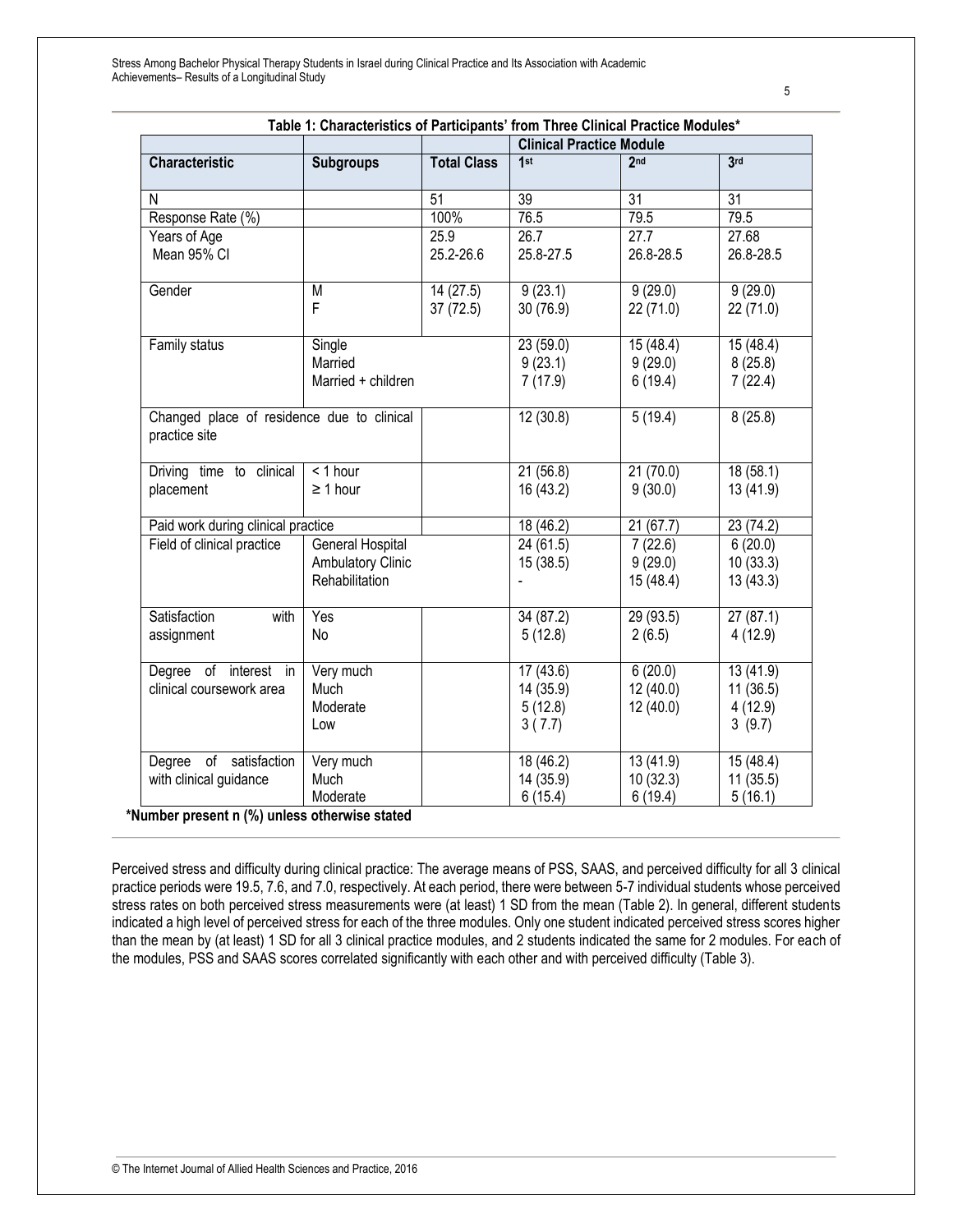#### **Table 2: Perceived Stress throughout Three Clinical Practice Modules and Frequencies of Students with Perceived Stress Levels 1 SD above Mean**

|                  |            |         |       | <b>Clinical Practice Module</b> |              |              |
|------------------|------------|---------|-------|---------------------------------|--------------|--------------|
| Perceived Stress |            |         | Total | 1st                             | 2nd          | 3rd          |
| Measurement      |            |         |       | $N = 39$                        | $N = 31$     | $N = 31$     |
| PSS*             | Total      | Mean    | 19.5  | 15.7                            | 17.0         | 15.0         |
| Range: 0-40      |            | 95% Cl^ |       | 13.6-17.8                       | 14.4-19.6    | 12.9-17.1    |
|                  | >1SD above | N(%     |       | 7(18.2)                         | 5(13.0)      | 7(18.2)      |
|                  | Mean       |         |       |                                 |              |              |
| SAAS**           | Total      | Mean    | 7.6   | 7.9                             | 10.2         | 8.2          |
| Range: 0-30      |            | 95% CI  |       | $5.3 - 9.4$                     | $7.8 - 12.6$ | $6.0 - 10.5$ |
|                  | >1SD above | N(%     |       | 7(18.2)                         | 3(9.7)       | 5(12.8)      |
|                  | Mean       |         |       |                                 |              |              |
| Perceived        | Total      | Mean    | 7.0   | 6.55                            | 7.71 M       | 6.81         |
| Difficulty       |            | 95% CI  |       | 5.95-7.14                       | 7.25-8.17    | 6.07-7.55    |
| Range: 0-10      | >1SD above | N(%     |       | 3(7.8)                          | 3(7.8)       | 3(7.8)       |
|                  | Mean       |         |       |                                 |              |              |

\*Perceived Stress Scale; \*\* Scale for Assessing Academic Stress; ^Confidence Interval;

^^ Significant differences between groups.

#### **Table 3: Correlations between PSS^, SAAS^^, Perceived Difficulty^^^ and GPA^^^^ During Three Clinical Practice Modules**

|                                        |                  | <b>Clinical Practice Period</b> |            |              |            |              |  |  |
|----------------------------------------|------------------|---------------------------------|------------|--------------|------------|--------------|--|--|
|                                        | $1st$ (n-39)     |                                 |            | $2nd$ (n=31) |            | $3rd$ (n=31) |  |  |
|                                        | PSS <sup>^</sup> | SAAS <sup>^^</sup>              | <b>PSS</b> | <b>SAAS</b>  | <b>PSS</b> | SAAS         |  |  |
| <b>SAAS</b>                            | $.78***$         |                                 | $.85***$   |              | .81***     |              |  |  |
| Perceived<br>Difficulty <sup>^^^</sup> | $.44**$          | .19                             | $.43*$     | $.55***$     | .45*       | .49**        |  |  |
| GPA 2 <sup>nd</sup> year               | $-18$            | $-08$                           | $-16$      | $-.31$       | $-24$      | $-21$        |  |  |

^ Perceived Stress Scale; ^^Scale for Assessing Academic Stress;

^^^ Perceived difficulty of clinical practice; ^^^^Grade Point Average

\*\*\**P* value < .000; \*\*P value < .001; \* P value < 0.01

Perceived stress and academic achievements: Pearson correlation between first-year and second-year GPAs was .96, and between third-year and second-year GPAs, it was .64. Both correlations are significant at the 0.01 level (2-tailed). No significant correlations were found between GPA and PSS or SAAS for any of the clinical practice modules.

Perceived stress or difficulty and clinical practice characteristics: Students' PSS and SAAS scores did not differ significantly either between clinical practice modules or between clinical fields. Most students were interested in the clinical field and expressed satisfaction with their assignment, with the clinical guidance, and with the faculty member's availability. No relationship was found between clinical practice characteristics and either PSS, SAAS, or perceived difficulty (Table 1).

The perceived difficulty scores for the second clinical module were significantly higher than those of the first or third modules (Table 2), but no relationship was found between perceived difficulty scores and clinical fields.

Perceived stress and socio-demographic characteristics: The majority of the students were single women in their mid-twenties. During the first clinical practice module, nearly one third of the students changed their place of residence to be closer to the clinical placement, and about 20% of the entire cohort did so during the second and third modules. About 40% had to drive more than one hour to the clinical placements. The percent of students who worked for a living during the clinical practice increased over time, from 46.2% to 74.2% (Table 1).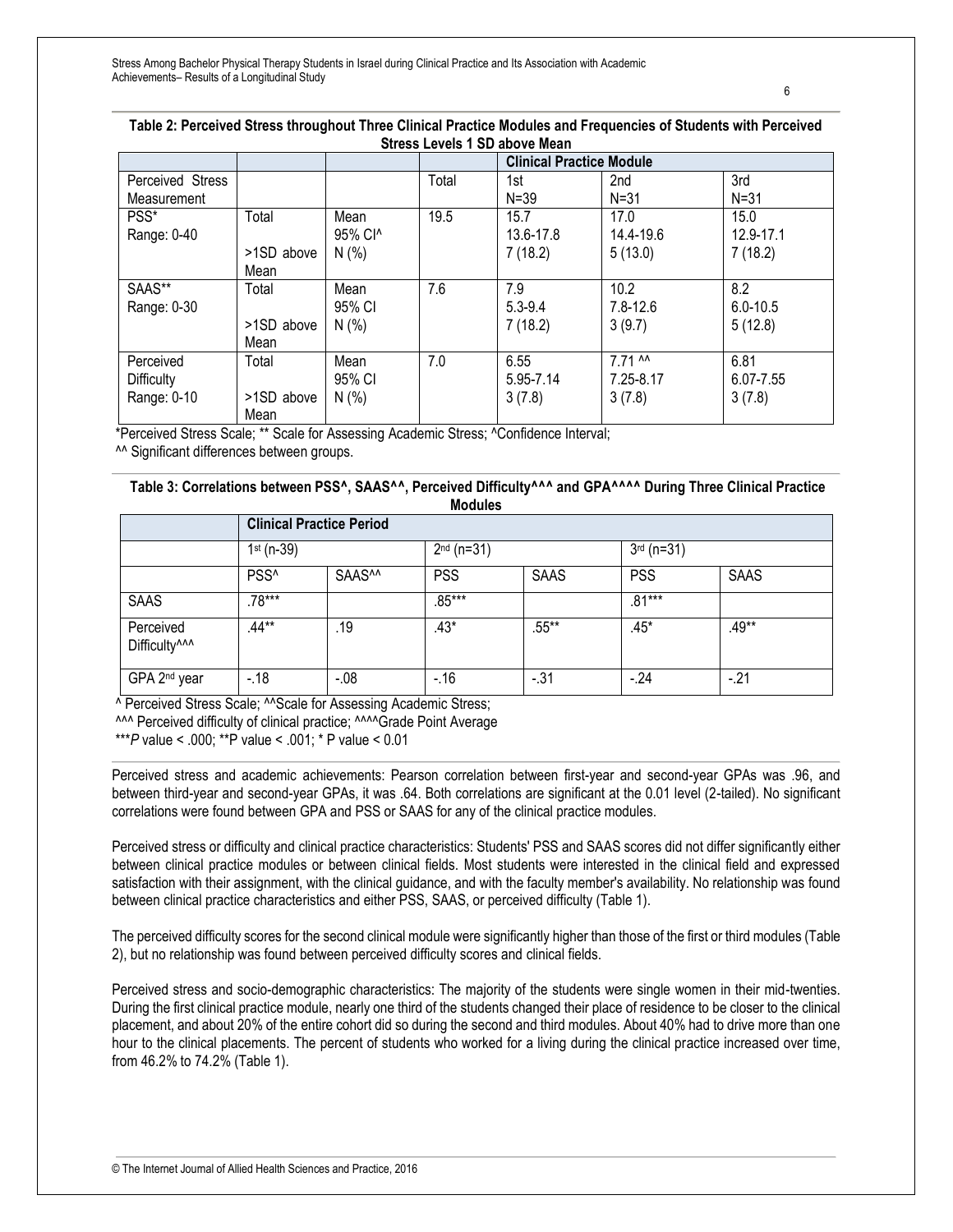Analysis of the relationships between socio-demographic variables and PSS or SAAS scores revealed no significant results. Lower levels of perceived difficulty were found among students who worked for living during the clinical practice and among students who changed their place of residence during the third clinical practice module (Table 4).

| Table 4: Perceived Difficulty and Students' Socio-Demographic Characteristics (3@ period) |     |    |                             |                         |      |  |
|-------------------------------------------------------------------------------------------|-----|----|-----------------------------|-------------------------|------|--|
|                                                                                           |     |    | <b>Perceived difficulty</b> |                         |      |  |
|                                                                                           |     | N  | <b>Mean</b>                 | 95% confidence Interval | Sig. |  |
| Held a job during clinical                                                                | Yes | 23 | 6.3                         | $5.4 - 7.1$             | 0.03 |  |
| practice module                                                                           | No  |    | 8.1                         | $6.5 - 9.8$             |      |  |
| Changed place of residence                                                                | Yes | 6  | 5.2                         | $2.3 - 8.0$             | 0.03 |  |
| due to clinical practice site                                                             | No  | 25 | 7.2                         | $6.5 - 7.9$             |      |  |

| Table 4: Perceived Difficulty and Students' Socio-Demographic Characteristics (3rd period) |  |  |  |
|--------------------------------------------------------------------------------------------|--|--|--|
|                                                                                            |  |  |  |

 Note: No relationships were observed between perceived difficulty and either gender, family status, driving time to clinical placement, degree of professional interest, or satisfaction with clinical guidance.

Note: No relationships were observed between perceived difficulty and either gender, family status, driving time to clinical placement, degree of professional interest, or satisfaction with clinical guidance.

#### **DISCUSSION**

This longitudinal study provides information about perceived stress and background characteristics of a cohort of bachelor PT students during three compulsory clinical practice periods in Ariel University in Israel. The participants' high response rate and the fact that their age and gender distribution was similar to that of the entire class suggest this group was representative of the target population.

Levels of perceived stress: The degrees of perceived stress as measured by PSS and SAAS were similar throughout the three clinical practice periods, irrespective of the professional field or order of clinical practice modules, students' satisfaction with their clinical experience, students' academic achievements, or their socio-demographic background. The two measures of stress correlated significantly with each other, which points to the validity of the findings.

It may be assumed that students' perceived stress levels evaluated during clinical practice would be higher than during theoretical studies, as was suggested in another study.9,18 Indeed, we found that the average mean PSS (15.9) was higher than that of a previous group of 154 bachelor PT students in the same university (13.5; 95% CI: 12.4-14.6), and higher than the norm found among a sample of US undergraduate college students (13.1) evaluated during the theoretical studies module.<sup>8,18</sup> This trend was demonstrated also by the mean average SAAS (7.6), which was higher than the norm found in a group of college students (average norms for 50 college boys and girls was 5.24).<sup>20</sup> However, the latter comparison should be considered carefully because of differences between populations. Comparing the current study's findings with those of a previous study conducted among a group of PT students from the same university reveals that unlike the perceived stress levels (which were higher in the current study), the average mean perceived difficulty level of this cohort (7.0) was similar to that of the previous study (7.7), although the two were evaluated at different periods in the course of the program.<sup>8</sup> Indeed, the correlation between both perceived stress measurements and perceived difficulty was significant but moderate (r about 0.5), which was not unexpected. Perceived stress and perceived difficulty evaluate different aspects of the individual's psychological state. It is suggested that perceived stress may be an emotional reaction, whereas perceived difficulty may be a more cognitive reaction to a certain situation.<sup>4</sup> The two phenomena do not necessarily have to match.

Although there is no stress-score threshold for PSS and SAAS, it was assumed that students who presented stress levels higher than the mean by 1 SD would be considered more stressed than their peers. For the most part, it was not the case that the same individual students had the highest perceived stress-related scores in all three clinical practice periods. It is assumed, therefore, that instances of high perceived stress might have been related to other specific circumstantial conditions, such as infelicitous interpersonal relationships or other problems of a personal nature. As students are away from the campus during clinical practice, the availability of psychological services is not satisfactory. Therefore, clinical instructors, who are in daily contact with the students, should be quided to pay attention to signs of stress and how to cope with it in real time.<sup>12,24</sup> In addition, clinical instructors should be encouraged to contact the faculty member who is in charge of the clinical practice and to seek consultation regarding a particular case of a student with symptoms of high levels of stress. This faculty is familiar with the students and with most of the clinical instructors. She tries to identify potentially vulnerable students and to assign them to clinical placements with experienced and sensitive clinical instructors, so as to minimize personal problems during the clinical practice. Although most students were satisfied with their assignment and with the clinical guidance they received, the percentage of students (16% to 18%) with high levels of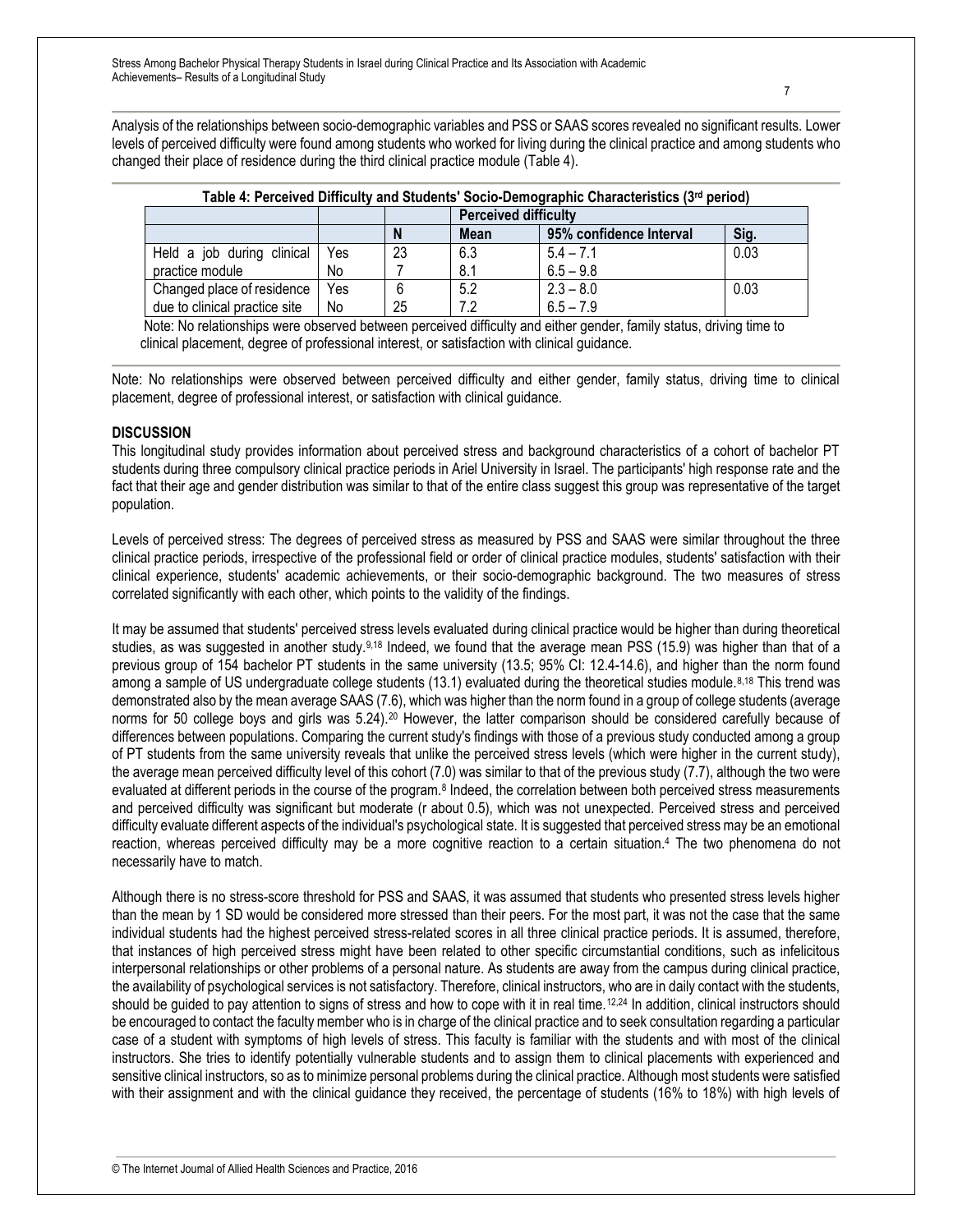perceived stress merits attention. Therefore, it is suggested that more collaboration between the liaising faculty member and the clinical instructors would be helpful. An early identification of stress may be beneficial for students who experience stress and need assistance in order to cope with it successfully.<sup>20</sup>

Perceived stress and academic achievements: The assumption that students with low academic achievements would be more likely to experience high levels of perceived stress was not confirmed in this study. Similar results were observed with regard to entry-level Doctorate PT students in a US university.<sup>25</sup> Based on these results, it is suggested that there is no justification for changing the policy of avoiding early disclosure of students' personal information to the clinical practice instructors.

Perceived stress and clinical practice characteristics: In contrast to our preliminary assumptions, students' perceived stress levels were similar throughout the three clinical periods, irrespective of their order or field of practice. In addition, the majority of the students were satisfied with their assignments, with the clinical guidance, and with the availability of faculty; consequently, these factors were not related to perceived stress. Therefore, it is suggested that students' perceived stress might be affected by factors other than those evaluated in this study, such as various circumstantial conditions. It may be that the fact that each period takes place in a different facility and location and with different clinical instructors means that each clinical practice presents a fresh challenge for students and hence their perceived stress remains at a constantly high level. These results may lead to the conclusion that participation in clinical practice in general might be a stressful situation, although, in this study, no specific related variables were observed as potential sources of stress.

Perceived stress and socio-demographic characteristics: Similar to previous findings, personal factors such as gender and family status were not related to levels of perceived stress.<sup>8</sup> In addition, no differences were found between students who held an additional job and those who did not as was described in previous studies.1,8 Interestingly, students who held a job while completing their clinical practice assignments indicated lower perceived difficulty levels than did their peers. It is possible that these students had the advantage of a better learning capacity in the first place, and therefore were less likely to experience stress. Another variable, related to low perceived difficulty rates, was the change of residence undertaken by students in order to live closer to the clinical placement. However, driving time to the clinical placement was not related to any of the stress measurements or to perceived difficulty.

Nevertheless, no predisposing factors that can predict high levels of perceived stress during the clinical practice were observed in this study. Possible sources of stress may be related to other factors, such as less-than-optimal interpersonal relationships within the clinical setting,<sup>9,13</sup> individual personal problems, or learning capacity. It is recommended that clinical instructors receive instructions on ways to identify stress among students as early as possible and on proper ways to react in such circumstances. To identify the real sources of stress, future studies should use qualitative rather than quantitative methods. Such studies may enable discoveries about sources of stress from the students' testimony.

#### **Limitations of the Study**

The results should be carefully interpreted, as the students enrolled in the present study constitute a discrete group of bachelor of PT students in one university in Israel and thus do not represent their peers in other academic institutions in Israel or abroad. In addition, there is no information about the sensitivity of the PSS or the SAAS; therefore, it was impossible to distinguish between high/moderate/low degrees of PS. Furthermore, PSS norms are available only for US students and SAAS norms are available only for high school and college students, while the norms of Israeli university students might be different.

#### **CONCLUSIONS**

Participation in clinical practice in general might be a stressful situation, but none of the factors inherent to the specific structure of this bachelor PT program of studies was identified as a source of stress in this study. It is assumed that perceived stress might be related to other factors, such as interpersonal relationships within the clinical setting or problems of a personal nature.

Further investigation of perceived stress, using various research methods among a larger group of PT students and among PT students from other universities may help increase our understanding of the sources of perceived stress. In the meantime, faculty and clinical instructors should be aware of signs of distress in individual students and try to support them when necessary.

Acknowledgment: The authors would like to thank the students Bosmat Gutman, Michal Linkovsky, Ortal Moyal and Ina Gofman for their contribution in data collection.

8